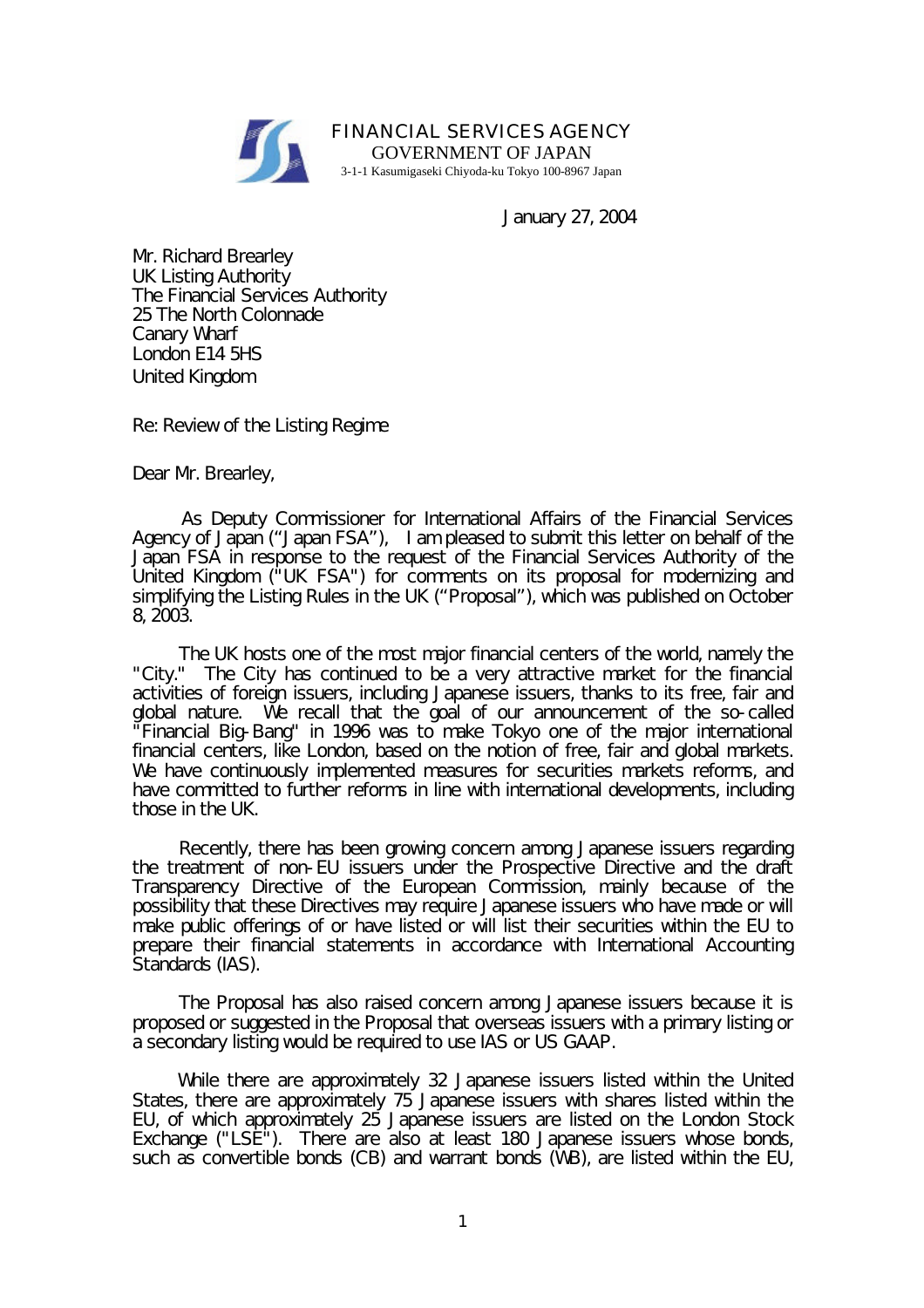including at least 108 Japanese issuers listed on the LSE.

 We sincerely hope that the European capital markets, in particular the City, will continue to be attractive to Japanese issuers following the integration of the European capital markets in 2005. However, if Japanese issuers were required to prepare their financial statements in accordance with IAS, and not allowed to use Japan GAAP, this could discourage their financial activities within the City and other EU markets, encourage their delisting from the LSE and other EU securities exchanges, and shift the focus of Japanese financing efforts outside Japan to non-EU markets. It is rightfully pointed out in the Proposal that "this could mean that some significant issuers are refused access to our markets." Such an outcome would neither be in line with the globalization of capital markets nor desirable to the economies of the UK, EU, and Japan. We believe it is in our mutual interest to avoid such an adverse situation and to maintain the open and global nature of world capital markets, including the City. In this context, we welcome the UK FSA's views that "the maintenance of a strong overseas listed market in the UK is encompassed by our regulatory objectives."

 From this viewpoint, we respectfully request the UK FSA to retain secondary listings and to continue to allow Japanese issuers with a primary listing or a secondary listing on the LSE to use Japan GAAP as equivalent to IAS (or US GAAP). It should be noted that the Japan FSA has already permitted some EU corporations to use financial statements prepared in accordance with IAS in the Japanese capital markets, in addition to permitting the use of financial statements by 18 UK corporations prepared in accordance with UK GAAP.

 Through the so-called "Accounting Big Bang" in the late 1990s and early 2000s as a part of our "Financial Big-Bang," Japan GAAP has been rapidly developed and has become consistent with international accounting standards. Recently developed or revised and implemented accounting standards under Japan GAAP include the standards for Consolidated Financial Statements, Retirement Benefits, Deferred Taxes, Fair Value Accounting for Financial Instruments, Impairment of Fixed Assets, and Business Combinations. The Annex to this letter shows a list of the recent development in Japan GAAP. We believe that Japan GAAP is one of the "high quality, internationally recognized accounting standards" mentioned in the G8 Declaration on "Fostering Growth and Promoting a Responsible Market Economy" in June 2003. We also believe that the Accounting Standards Board of Japan ("ASBJ"), a private accounting standards setting body established in July 2001, has committed to continuously improve Japan GAAP in line with developments in the other major internationally recognized accounting standards including IAS or International Financial Reporting Standards ("IFRS") and US GAAP. Therefore, we are confident that the use of Japan GAAP ensure comparability of data. We will be prepared to explain Japan GAAP to the UK FSA.

We would greatly appreciate it if you would seriously consider our views.

Yours Sincerely,

 Makoto Hosomi Deputy Commissioner for International Affairs Financial Services Agency, Japan